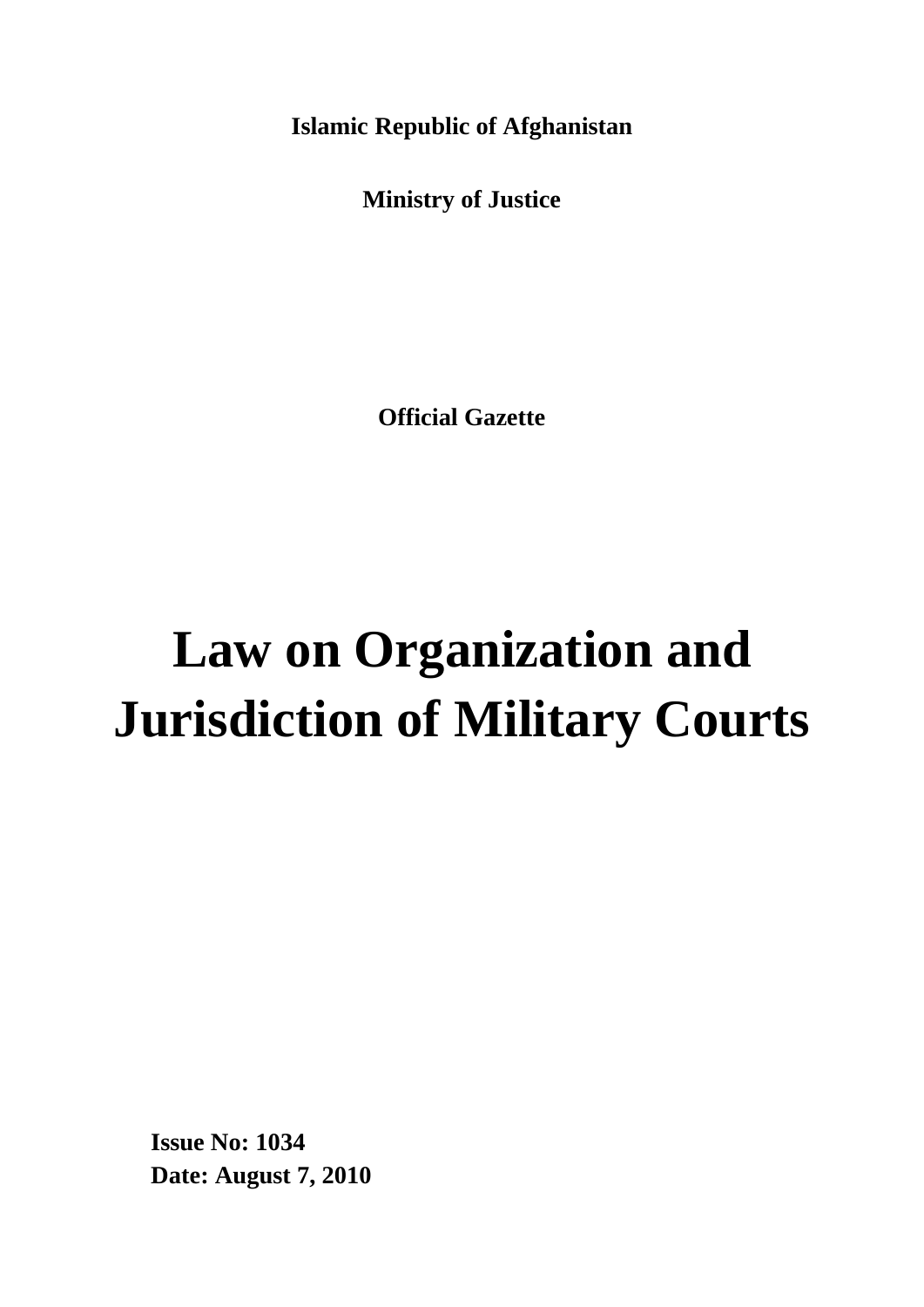## **Contents**

| Appointment and Performances of Prosecutors, Judges and Defense Attorneys 6 |
|-----------------------------------------------------------------------------|
|                                                                             |
|                                                                             |
|                                                                             |
|                                                                             |
|                                                                             |
|                                                                             |
|                                                                             |
|                                                                             |
|                                                                             |
|                                                                             |
|                                                                             |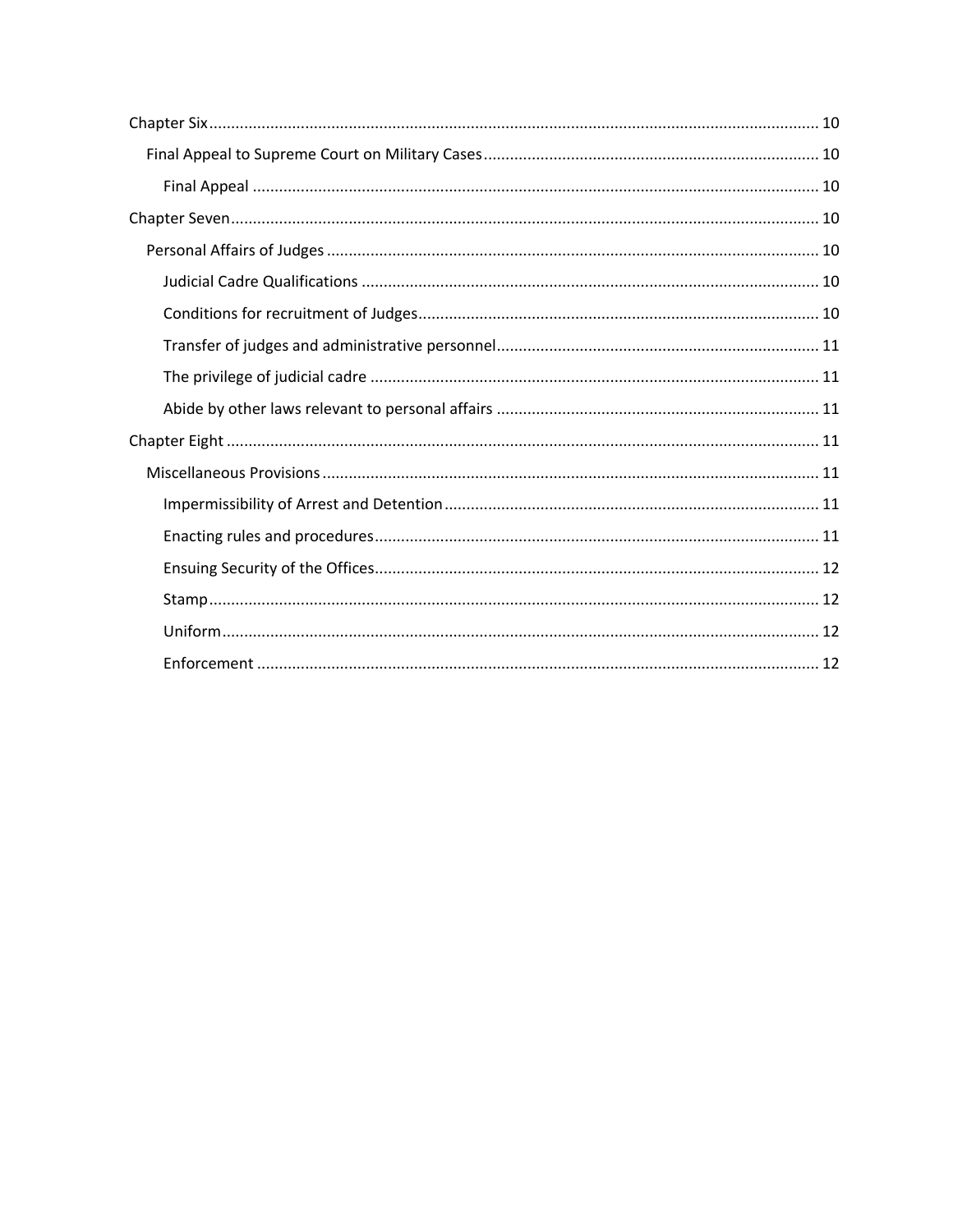## <span id="page-3-0"></span>**Law on structure and jurisdiction of Military courts**

## **Chapter 1**

#### **General Provisions**

#### <span id="page-3-3"></span><span id="page-3-2"></span><span id="page-3-1"></span>*Basic*

#### **Article 1:**

This law has been enacted pursuant to articles 64, 122 and 134 of the Constitution of Afghanistan, for the purpose of establishing organization and jurisdiction of the Afghan National Army's Military Courts.

#### <span id="page-3-4"></span>*Terms*

#### **Article 2:**

- (1) "Military Court" means a court established pursuant to article 122 of the Constitution of Afghanistan to proceed duty related offences of militants and individuals who are subject to military laws.
- (2) "Military Trial" means the proceeding of Afghan National Army cases based on which the duty related offences of national army members shall be proceeded under military laws.
- (3) "Civil employee" means a civilian who is employed in a civil position or in a civil structure by the Ministry of Defense or by a component of the Afghan National Army.
- (4) "Military Judge" means an Afghan National Army officer, who has a bachelor degree or higher in Law or Sharia. He is appointed by the Minister of Defense under this law, after obtaining judicial certificate (Inselak) to proceed the duty related offences of the militants as stipulated in the military laws.
- (5) "Head of Huquq for the General Staff Office" is an administrative officer appointed for Afghan National Army legal affairs.

Huquq Department of the General Staff is an office which provides legal consultations to the General Chief of Staff and Afghan National Army on Afghan National Army laws and regulations or other relevant laws.

(6) Head of Huquq for the Ministry of Defense is a senior administrative employee of the legal affairs who provides legal consultations to the Minister of Defense and Head Quarter of the ministry.

Huquq Department of the Ministry of defense is an office which provides drafts for laws, regulations, policies and legal Terms of Reference.

#### <span id="page-3-5"></span>*Abide by privileges and immunities of citizens*

#### **Article 3:**

The Military Courts, while proceeding of legal cases abide by privileges and guaranteed immunities of the citizens under Afghan Constitution and other enforced laws of Afghanistan.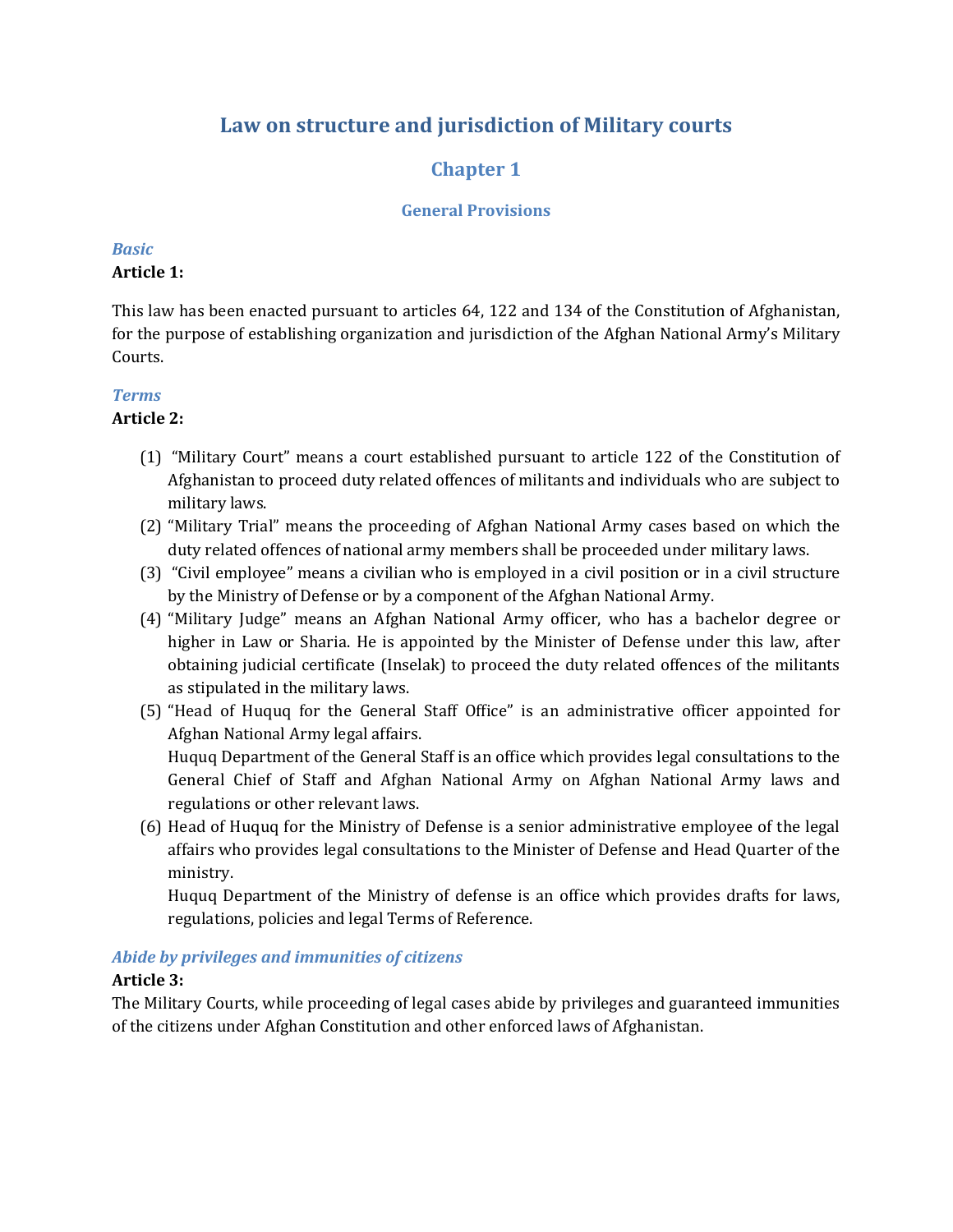#### <span id="page-4-0"></span>*Registration of Documents*

#### **Article 4:**

The Military Primary and Appellate courts are duty bound to register and document all their judicial decisions and proceedings in accordance with the provisions of the law.

#### <span id="page-4-1"></span>*Proceeding*

#### **Article 5:**

- (1) The duty related offences of armed forces personnel are proceeded in two stages primary and appellate – from point of view of seriousness and nature of the case.
- (2) For accuracy in applicability of the law (in case of overruling or confirmation), the litigant shall appeal to the Supreme Court under the law.
- (3) The judges proceed with the cases in military courts as follows:
	- (a) In first stage, three judges proceed with the case. If the number of judges is less than three, the case may be proceeded with less than three judges.
	- (b) In appellate stage, three judges shall proceed with the case.

#### <span id="page-4-2"></span>*Independence*

#### **Article 6:**

The military courts are independent in their judicial proceedings and they only abide by the provisions of the law.

#### <span id="page-4-3"></span>*Objection on decision*

#### **Article 7:**

The parties to the case may appeal to the upper court against decisions issued by the lower courts in accordance with the law unless they are absolute decisions.

#### <span id="page-4-4"></span>*Source of decision*

#### **Article 8:**

The military courts while proceeding a case, apply the military laws considering the Afghan Constitution and other enforced laws.

# <span id="page-4-5"></span>*Non-refusal of ruling*

#### **Article 9:**

The military court may not refuse to issue an order on a case that has proceeded. The proceeded case (except for conditions that non-jurisdiction of the court has been identified) may not be taken out of the court unless a decision is made upon.

#### <span id="page-4-6"></span>*Prohibition on Political Party Membership*

#### **Article 10:**

Judges may not be a member of a political party during their tenure.

#### <span id="page-4-7"></span>*Immunity of Judges* **Article 11:**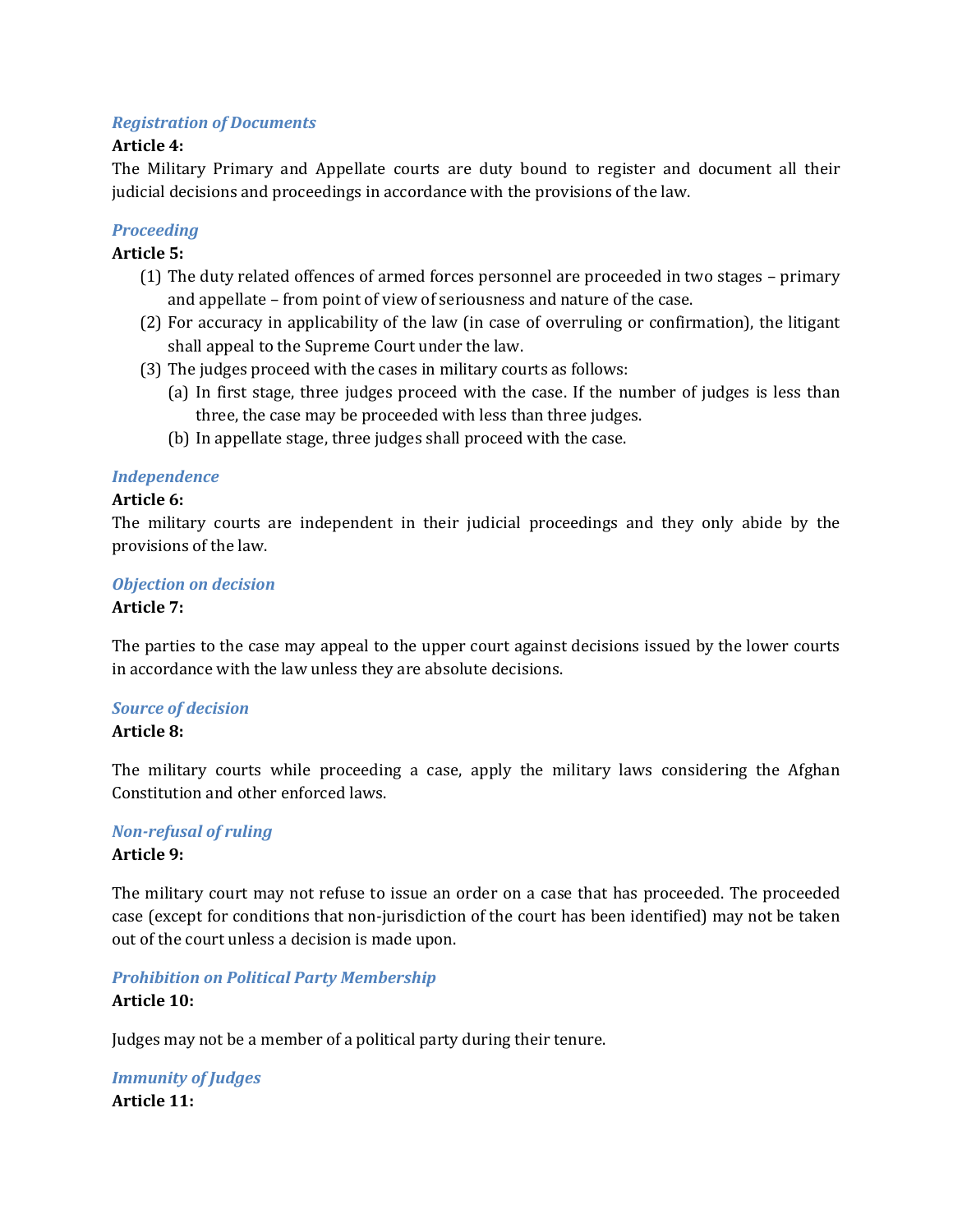No one can investigate and punish military judges except provisions of the law. The military judges are independent on their performances and they are only abiding by provision of the law.

### <span id="page-5-0"></span>*Enforceability of decisions and rulings* **Article 12:**

<span id="page-5-1"></span>Decisions and rulings of the upper court regarding re-proceeding of cases are enforceable on lower courts.

## **Chapter 2**

#### **Organization of Military Courts**

## <span id="page-5-3"></span><span id="page-5-2"></span>*Organization and Duties*

#### **Article 13**

Based on article 122 of Afghan Constitution, Military Courts of Islamic Republic of Afghanistan shall be established with the following structure and duties:

A.

- 1- Military Primary Courts shall be established in accordance with this law to proceed with the duty related offences committed by Afghan National Army personnel or any other individual subject to this law.
- 2- Military Appellate Court shall be established under this law to proceed with the appeals to the Appellate Court regarding the verdicts issued by the National Army military primary courts.
- B. Military courts established by this law have the authority to adjudicate all cases within their jurisdiction in the manner prescribed by this law or other applicable military regulations.
- C. Appeals against decisions of military appellate court shall be heard in the Supreme Court of Islamic Republic of Afghanistan.

## <span id="page-5-4"></span>*Appointment and Performances of Prosecutors, Judges and Defense Attorneys*

#### **Article 14:**

**A.**

1- Prosecutors: Prosecution of all cases in the military courts shall be conducted by officers of the Afghan National Army who are appointed as prosecutors.

The Head of Huquq for the General Staff office is obligated to arrange and provide the educational and appointment process of the eligible officers to prosecute cases in the military courts. Moreover, he shall distribute certificates on determination of profession to military officers as military prosecutors.

If a prosecutor does not perform his/her assigned duties honestly, the Head of Huquq for the General Staff office has the authority to disqualify him/her from prosecution of cases.

2- The military judges hearing all cases in the military primary and appellate courts shall be officers of the Afghan National Army holding rank of Lieutenant Colonel or above. The Head of Huquq for the General Staff shall arrange and provide the educational and appointment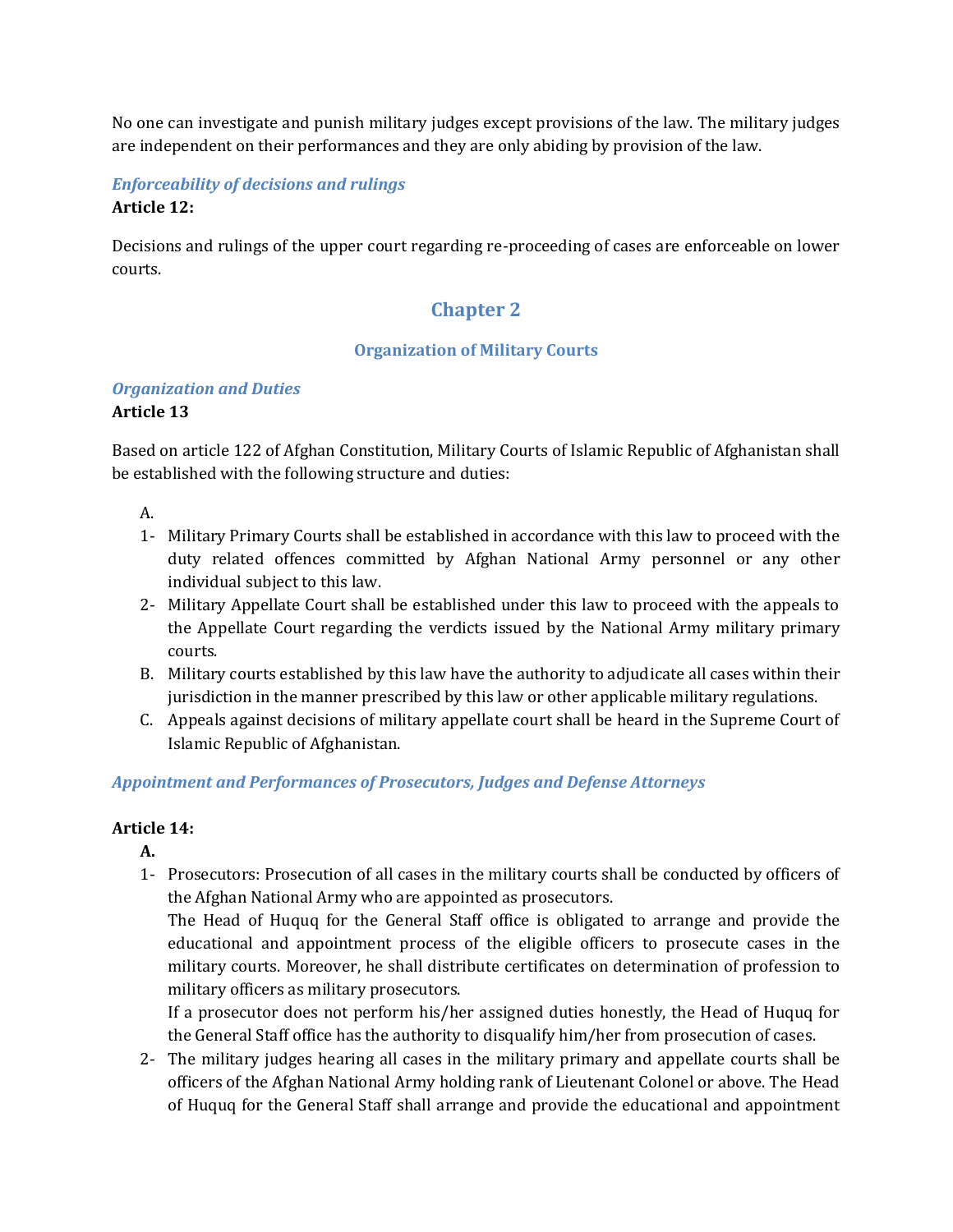process of the qualified officers to hear cases in the military courts as judges. The appointment and transfer of the military judges is subject to recommendation of Head of Huquq for the General Staff and approval of the Minister of Defense under the law.

Officers proposed for the position of military judges must be member of the Afghan National Army at the time of their nomination. Minister of Defense shall consult with Huquq Department of Ministry of Defense regarding this issue. List of military officers nominated for the position of judge shall be sent to the president through Minister of Defense. Military judges obtain their Judicial certificate (Enselak) based on recommendation of Defense Minister, confirmation of Supreme Court and approval of the president.

If a judge does not carry out his/her assigned duties honestly, he/she shall be disqualified from handling cases under military criminal procedure code.

3- Defense Attorney: Military defense attorneys who represent the accused before military court shall be officers of National Army or qualified civilians who register their qualifications under Advocates Law and have been assigned for doing such job in the military primary and appellate courts. The Head of Huquq for the General Staff office is obligated to arrange and provide the educational and appointment process of the eligible officers as defense attorneys in the military courts and distribute certificates on determination of profession to military and civil officers as defense attorneys.

If a defense attorney does not perform his/her assigned duties honestly, the Head of Huquq for the General Staff office takes measures on his dismissal under Advocates Law.

No one shall punish a military defense attorney without permission of Head of Huquq for the General Staff Office. Qualified military or civil defense attorney who performs such duty in Afghanistan Supreme Court or lower courts shall be considered qualified person in military courts as well.

<span id="page-6-0"></span>B. National Defense Minister shall issue written procedures and rules for military courts in conformity with the Afghan Constitution and other laws.

## **Chapter Three**

#### **Jurisdiction of Military Courts**

#### <span id="page-6-2"></span><span id="page-6-1"></span>*Jurisdiction*

#### **Article 15**

- A. Military courts have exclusive jurisdiction over duty related offenses of Afghan National Army personnel.
- B. Military courts with civilian courts have jurisdiction in accordance with the law over individuals subject to this law who have committed acts that are offense under civil and military criminal laws.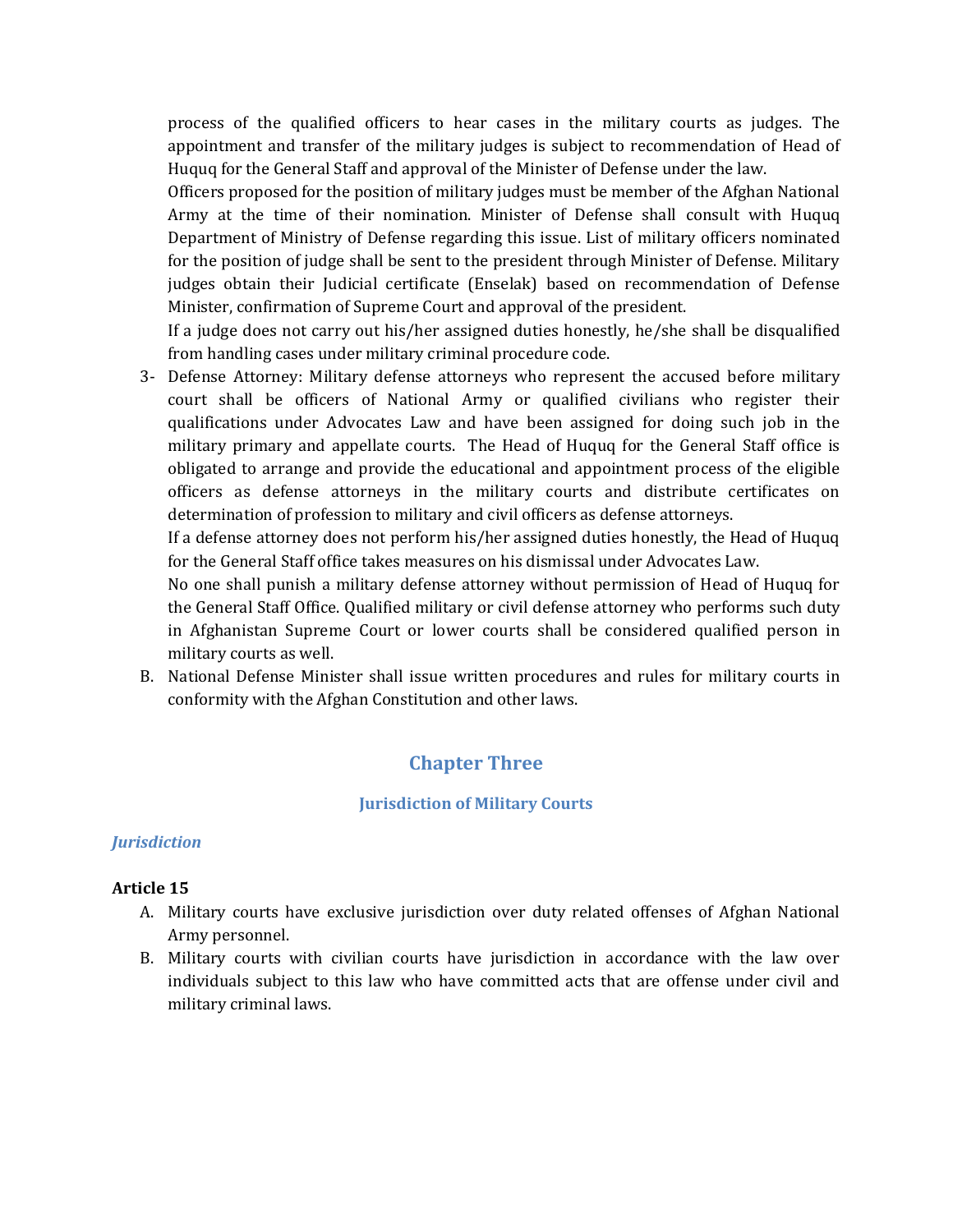## **Chapter Four**

#### **Military Primary Courts**

#### <span id="page-7-2"></span><span id="page-7-1"></span><span id="page-7-0"></span>*Organization of Primary Courts*

#### **Article 16:**

A: Head of Huquq for the General Staff Office is authorized to organize military primary courts with its personnel and location that meet the requirements of National Army.

B: Military Primary courts shall be established at the level of each corps as follows:

- 1- The qualified judge stated in this law having the rank of Colonel or higher as the presiding judge;
- 2- Two other judges having the rank of Lieutenant Colonel or above as members;
- 3- Correspondence manager having the rank of Major;
- 4- Two officers who assist correspondence manager and the judges in administrative affairs and work as judicial clerks shall have the rank of Captain and First Lieutenant and a Non Commissioned Officer (NCO) with the rank of Sergeant First Class.
- <span id="page-7-3"></span>5- Two custodians and one third degree contract driver

## **Chapter Five**

## **Military Appellate Court**

### <span id="page-7-5"></span><span id="page-7-4"></span>*Organization and proceeding procedure in Appellate Court* **Article 17:**

- A. Head of Huquq for General Staff Office has the authority to establish and arrange the Military Appellate Court. The Military Appellate Court established based on this law, shall be called "Military Appellate Court".
- B. The Military Appellate court is established and organized as follows:
	- 1- The qualified judge contained in this law holding the Brigadier General Rank as the presiding judge;
	- 2- The qualified judge contained in this law holding Colonel Rank as the Deputy Presiding Judge;
	- 3- Three judges as members, two of them holding colonel Rank and the other one holding Lieutenant Colonel Rank or above;
	- 4- Correspondence manager holding Lieutenant Colonel Rank;
	- 5- Two officers who assist correspondence manager and the judges in administrative affairs and work as judicial clerks shall have the rank of Captain and First Lieutenant and a Non Commissioned Officer (NCO) with the rank of Sergeant First Class.
	- 6- Three persons as custodians and driver holding third degree contract employee or higher( or equivalent according to the civil servants law)
- C. The organization, structure and staffing of Military Appellate Court is carried out by the Head of Huquq for the General Staff Office after approval of the Defense Minister.

First: Jurisdiction of the Military Appellate Court: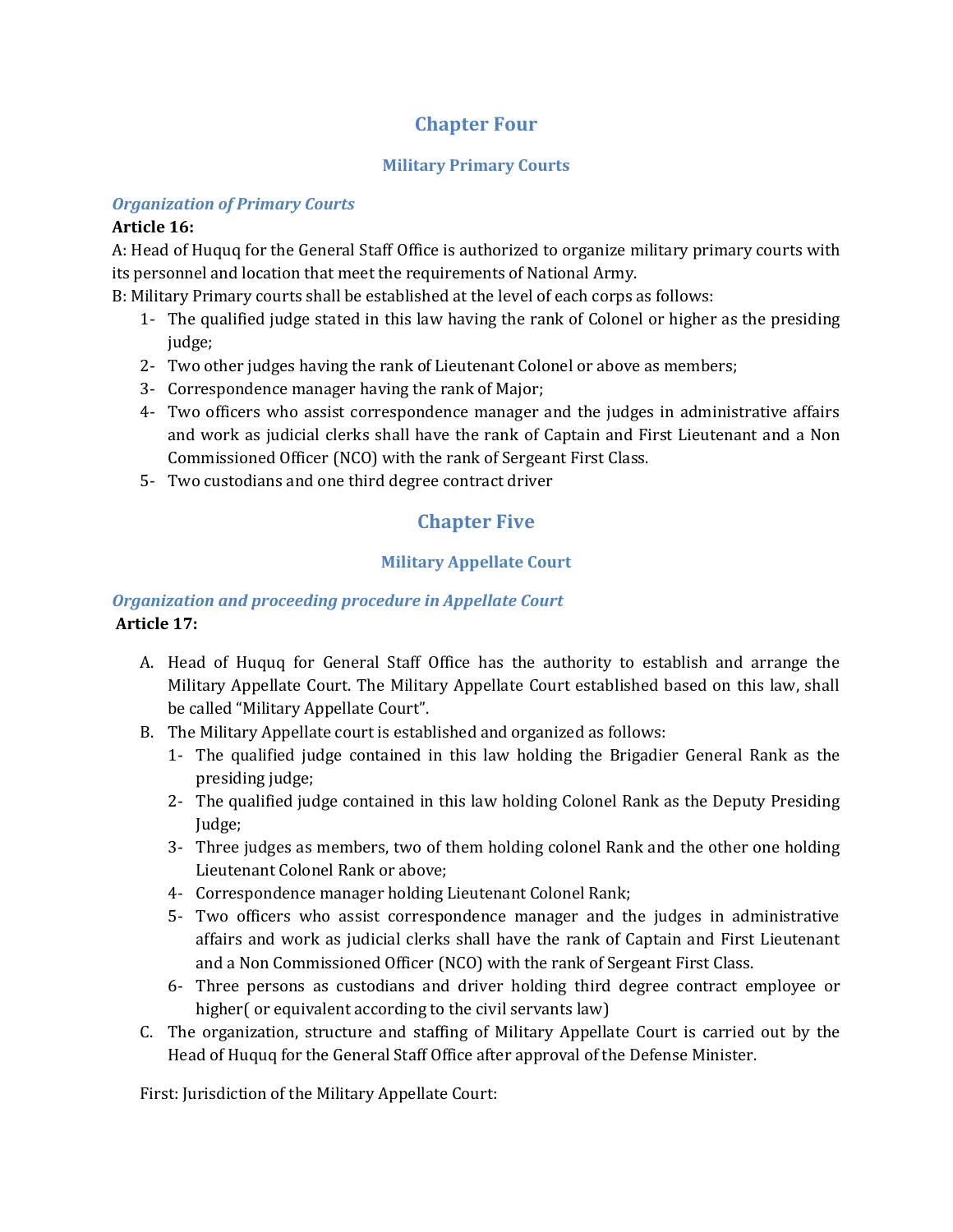- 1- Military Appellate Court has the jurisdiction over the cases on which appeal has been made within the legal time period against Military Primary Court's decision or ruling, unless otherwise stated in the law.
- 2- Military Appellate court may apply the same level of observations (judicial proceedings) as the civil appellate court applies in the similar cases. It may reform, overrule, amend, approve or annul lower court's decisions under law.
- 3- Military Appellate court in accordance with the law has the authority to issue particular rulings on cases being proceeded.

Second: Responsibility:

Presiding judge and other Judges of Military Appellate Court are responsible for the quality, time limit for proceeding of cases, accuracy in implementation of the law, and documentation of their decisions and rulings.

- D. Military Appellate court while issuing decisions is duty bound to express the reasons clearly and explicitly and take fair decision.
- Written copy of the issued decisions shall be kept in the court.
- E. The appeal of the litigant, in cases lying under the jurisdiction of Military Appellate Court, is submitted to the correspondence office of the court in accordance with the provisions of the law. If the Military Appellate Court finds out that it does not have jurisdiction over the case, it shall issue a ruling on referring the case to the competent court or rejection of the appeal.

## <span id="page-8-0"></span>*Duties and Authorities of presiding judge of Military Appellate Court* **Article 18:**

- A. The duties and authorities of presiding judge of Military Appellate Court are as follows:
- 1- leading and organizing activities of the court
- 2- Chairing the judicial meetings of the court.
- 3- Drafting plans for running the judicial and administrative affairs of the court and giving instructions on date and proceeding method of the cases.
- 4- Assigning judges for scrutiny of submitted files to the court.
- 5- Consolidating judicial experiences and issuance of instructions to the primary courts after approval of Head Huquq for General Staff Office.
- 6- Reporting on activities of the court to Head of Huquq for General Staff Office.
- 7- In absence of presiding judge of Military Appellate Court, his deputy will apply his authorities.
- B. The permanent location for the Military Appellate court shall be determined and preserved by the Ministry of Defense in Kabul city.

The Military Appellate Court may dispatch a judicial delegation to a city or a province of Afghanistan to proceed with complicated cases in accordance with circumstances.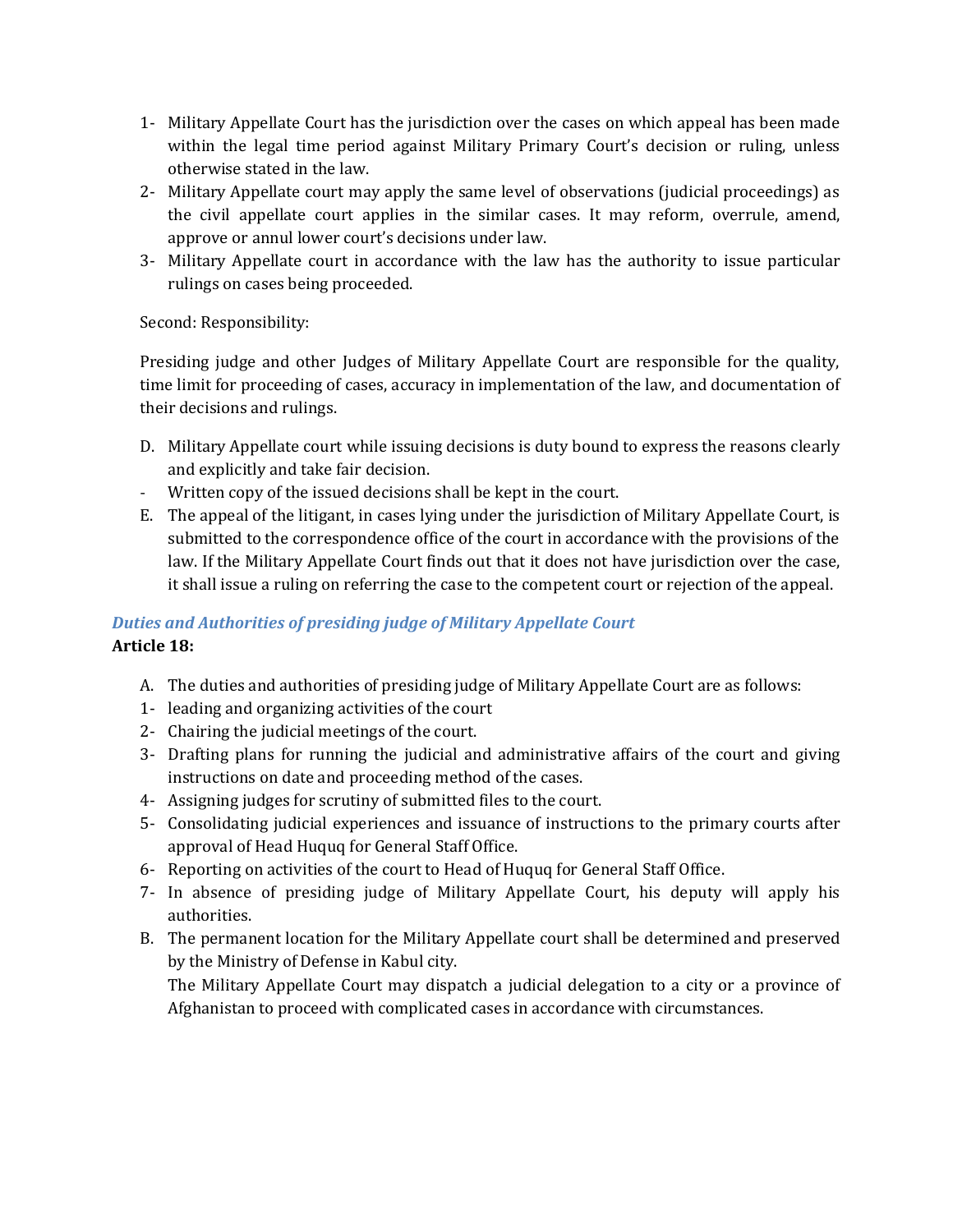#### <span id="page-9-0"></span>*Duties of the Correspondence Manager*

#### **Article 19:**

- A. Correspondence manager of Appellate Court is responsible for recoding and preserving documents of court as stipulated in the law or regulation.
- <span id="page-9-1"></span>B. Head of Huquq for General Staff Office regulates, publishes and distributes the rulings and verdicts of the court in accordance with the procedures.

## **Chapter Six**

#### **Final Appeal to Supreme Court on Military Cases**

#### <span id="page-9-3"></span><span id="page-9-2"></span>*Final Appeal*

#### **Article 20:**

Final appeal on decisions of Military Appellate Court is made to the Supreme Court as stipulated in the Law on Organization and Jurisdiction of Courts of Islamic Republic of Afghanistan.

## **Chapter Seven**

#### **Personal Affairs of Judges**

#### <span id="page-9-6"></span><span id="page-9-5"></span><span id="page-9-4"></span>*Judicial Cadre Qualifications* **Article 21:**

Qualified officers meeting the following qualifications shall be appointed in military judicial cadre:

- 1. Having the citizenship of Islamic Republic of Afghanistan for at least ten years.
- 2. Having good qualities and reputation and shouldn't have been convicted to felony or intentional misdemeanor by absolute decision of a competent court.
- 3. Having Bachelor degree or higher in Law or Sharia from Afghanistan or other countries.
- 4. Not having an illness or disability which hinders a judge from performing his duties.
- 5. Judges of Primary courts should have completed the age of 25.
- 6. Judges should have completed the judicial stage successfully or have worked in judicial and justice organizations for at least five years.

#### <span id="page-9-7"></span>*Conditions for recruitment of Judges* **Article 22:**

The judges being recruited in judicial positions, in addition to the requirements set forth in article 21 of this law, shall have completed the professional service period in legal and judicial sections as follows:

- 1. Presiding judge of Military Appellate court for ten years.
- 2. Presiding judge of Primary court for eight years.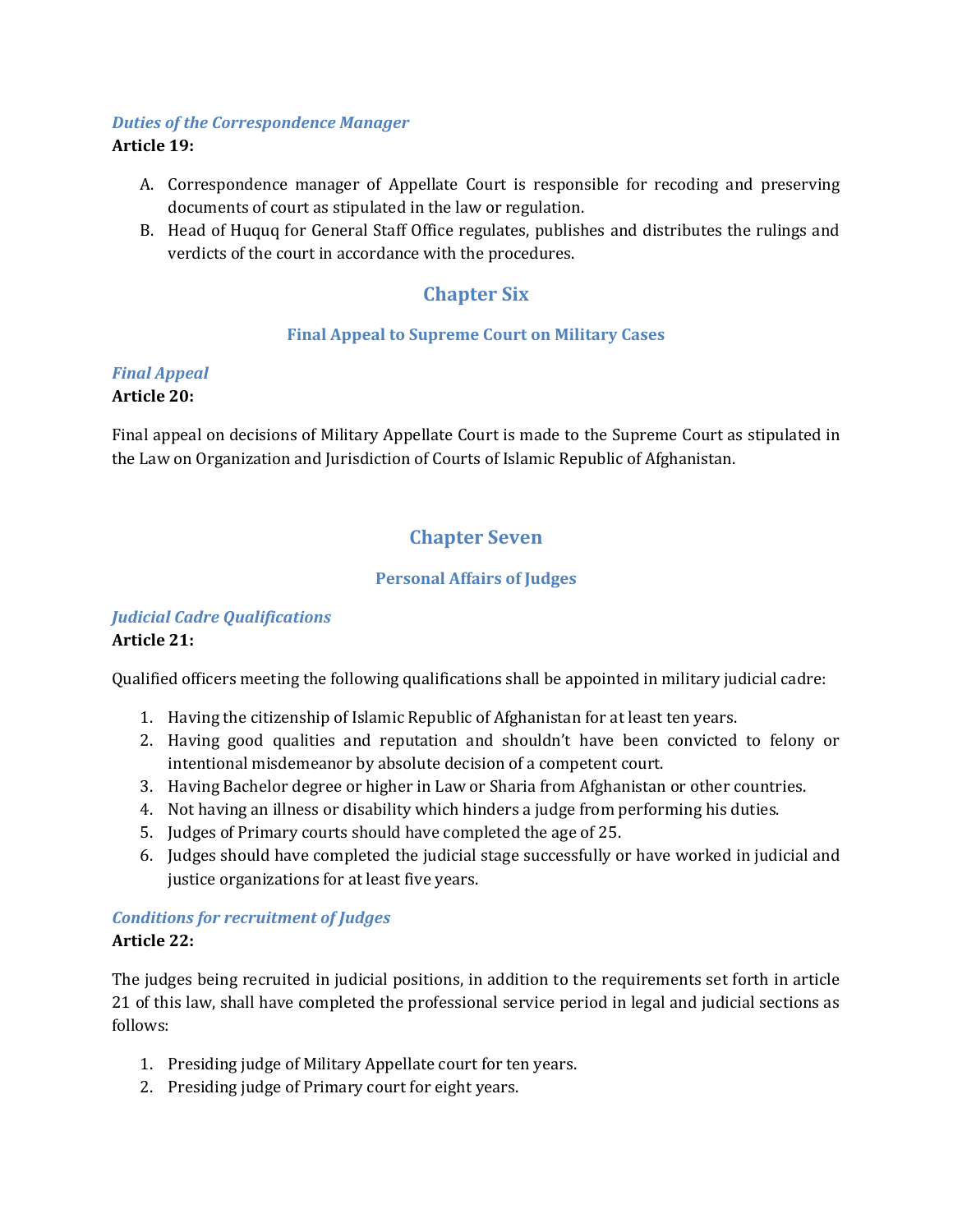## <span id="page-10-0"></span>*Transfer of judges and administrative personnel*

#### **Article 23:**

The transfer of military judges and administrative personnel may happen only in Hoth (March) of each year.

The emergency conditions are an exception.

## <span id="page-10-1"></span>*The privilege of judicial cadre*

#### **Article 24:**

Judges will receive their privileges according to the law. Determination of cadre degree, conditions for promotion and determining the amount of privilege shall be regulated and enforced under the Legislative Judges Law.

#### <span id="page-10-2"></span>*Abide by other laws relevant to personal affairs* **Article 25:**

Other issues relevant to personal affairs of judges and staff of military courts will be carried out under Labor Law, Civil Servants Law, and Law on Personal affairs of Officers and other legislative documents considering the provisions of this law.

## **Chapter Eight**

#### **Miscellaneous Provisions**

#### <span id="page-10-5"></span><span id="page-10-4"></span><span id="page-10-3"></span>*Impermissibility of Arrest and Detention* **Article 26:**

- (1) Arrest or detention of a military judge (Except in a witnessed crime) is not permissible without presidential order.
- (2) Whenever a military judge is accused with a felony, the issue shall be assessed by the military court panel. In case the reasons exist, the request for his dismissal shall be presented to the president through Supreme Court. After approval of the president, the competent prosecution office and court shall investigate, file a lawsuit and prosecute the case.
- (3) Taking disciplinary action toward judges when violating military discipline shall be carried out under a special regulation prepared and processed by the Ministry of Defense.

<span id="page-10-6"></span>*Enacting rules and procedures* **Article 27:**